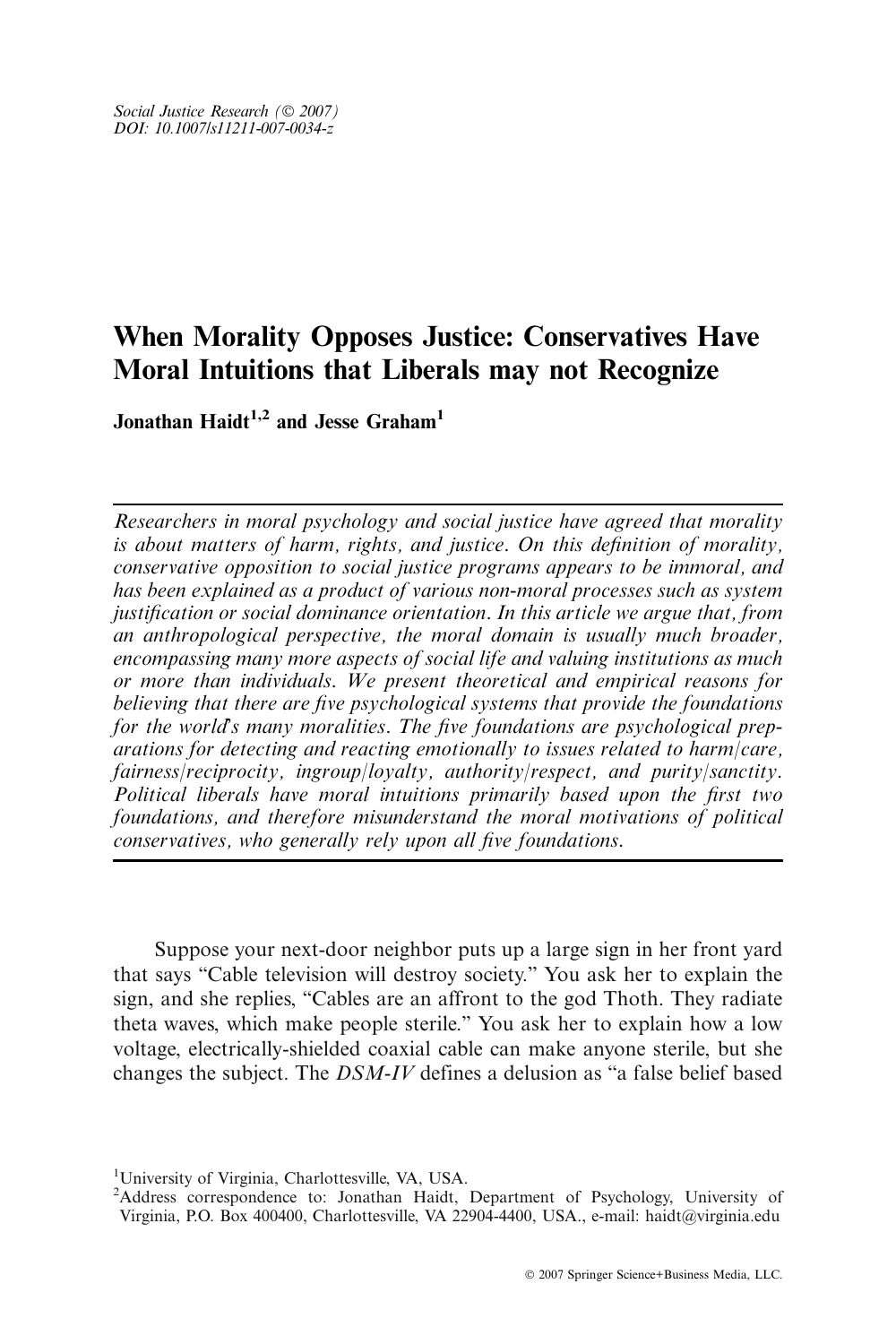on incorrect inference about external reality that is firmly sustained despite what almost everyone else believes and despite what constitutes incontrovertible and obvious proof or evidence to the contrary" (APA, DSM-IV, 1994, p.765). Your neighbor is clearly delusional and possibly schizophrenic. She is responding to forces, threats, and agents that simply do not exist.

But now suppose another neighbor puts up a large sign in his front yard that says "Gay marriage will destroy society." You ask him to explain the sign, and he replies, "Homosexuality is an abomination to God. Gay marriage will undermine marriage, the institution upon which our society rests." You ask him to explain how allowing two people to marry who are in love and of the same sex will harm other marriages, but he changes the subject. Because your neighbor is not alone in his beliefs, he does not meet the DSM-IV criteria for delusion. However, you might well consider your homophobic neighbor almost as delusional, and probably more offensive, than your cable-fearing neighbor. He, too, seems to be responding to forces, threats, and agents that do not exist, only in this case his widely shared beliefs have real victims: the millions of men and women who are prohibited from marrying the people they love, and who are treated unjustly in matters of family law and social prestige. If only there were some way to break through your neighbors delusions—some moral equivalent of Thorazine—which would help him see the facts as you see them.

But what makes you so certain that you see the moral world as it really is? If you are reading Social Justice Research, it is likely that you care a great deal about issues related to justice, fairness, equality, and victimization. It is also likely that you don't care as much about patriotic displays, respect for authority, or chastity. In fact, these last three topics might even make you feel uneasy, evoking associations with political conservatism, the religious right, and other movements that limit the autonomy and free expression of the individual.

Our thesis in this article is that there are five psychological foundations of morality, which we label as harm/care, fairness/reciprocity, ingroup/loyalty, authority/respect, and purity/sanctity. Cultures vary on the degree to which they build virtues on these five foundations. As a first approximation, political liberals value virtues based on the first two foundations, while political conservatives value virtues based on all five. A consequence of this thesis is that justice and related virtues (based on the fairness foundation) make up half of the moral world for liberals, while justice-related concerns make up only one fifth of the moral world for conservatives. Conservatives have many moral concerns that liberals simply do not recognize as moral concerns. When conservatives talk about virtues and policies based on the ingroup/loyalty, authority/respect, and purity/sanctity foundations, liberals hear talk about theta waves. For this reason, liberals often find it hard to understand why so many of their fellow citizens do not rally around the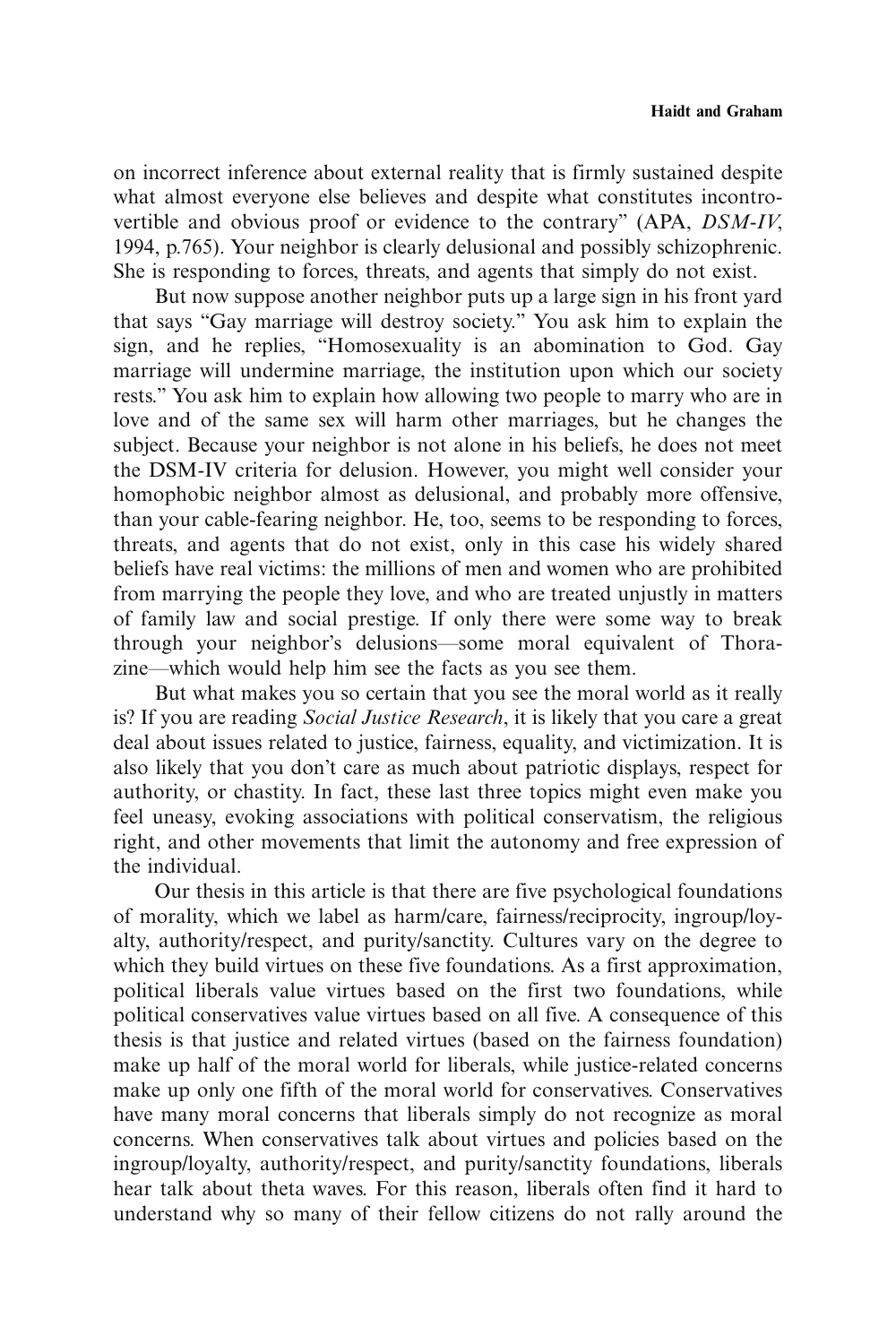#### When Morality Opposes Justice

cause of social justice, and why many Western nations have elected conservative governments in recent years. In this paper we try to explain how moral emotions and intuitions that are not related to justice can often oppose moral emotions and intuitions that are. In the process we suggest ways that social justice researchers can broaden their appeal and engage in a more authentic, productive, and ultimately persuasive dialogue with the political moderates and conservatives who compose the majority of the electorate in many democratic nations.

# KOHLBERG AND SOCIAL JUSTICE

Lawrence Kohlberg (1969) founded the modern field of moral psychology. He did so by proposing a grand theory that unified moral psychology as the study of the progressive development of the individual's understanding of justice. Building on the work of Piaget, Kohlberg proposed that moral development in all cultures is driven forward by the process of role-taking: as children get more practice at taking each others' perspectives, they learn to transcend their own position and appreciate when and why an action, practice, or custom is fair or unfair. Children may be blinded by their need for approval (Kohlberg's stage 3) or by the overbearing pronouncements of authority figures (stage 4), but if given enough practice and exposure to democratic institutions they will, in adolescence, reach the post-conventional level of moral reasoning (stage 5), at which actions and cultural practices can be critiqued based on the degree to which they instantiate justice.

Kohlberg's theory was famously criticized by Carol Gilligan (1982), who proposed an alternative foundation for ethics: care. Gilligan thought that women, more than men, based their moral judgments and actions on concerns about their obligations to care for, protect, and nurture those to whom they are connected, particularly those who are vulnerable (Gilligan and Wiggins, 1987). Kohlberg and most other moral psychologists ultimately conceded that justice and care were two separate foundations of morality. Despite disagreements about which foundation was more important, or whether one could be derived from the other, nearly everyone in moral psychology was united behind a central axiom: *morality is about* protecting individuals. Justice and care both mattered only insofar as they protected individuals. Practices that do not protect or help individuals were seen as mere social conventions at best, and as moral affronts at worst. Elliot Turiel, a student of Kohlberg, codified this individual-centered view of morality when he defined the moral domain as:

prescriptive judgments of justice, rights, and welfare pertaining to how people ought to relate to each other. Moral prescriptions are not relative to the social context, nor are they defined by it. Correspondingly, children's moral judgments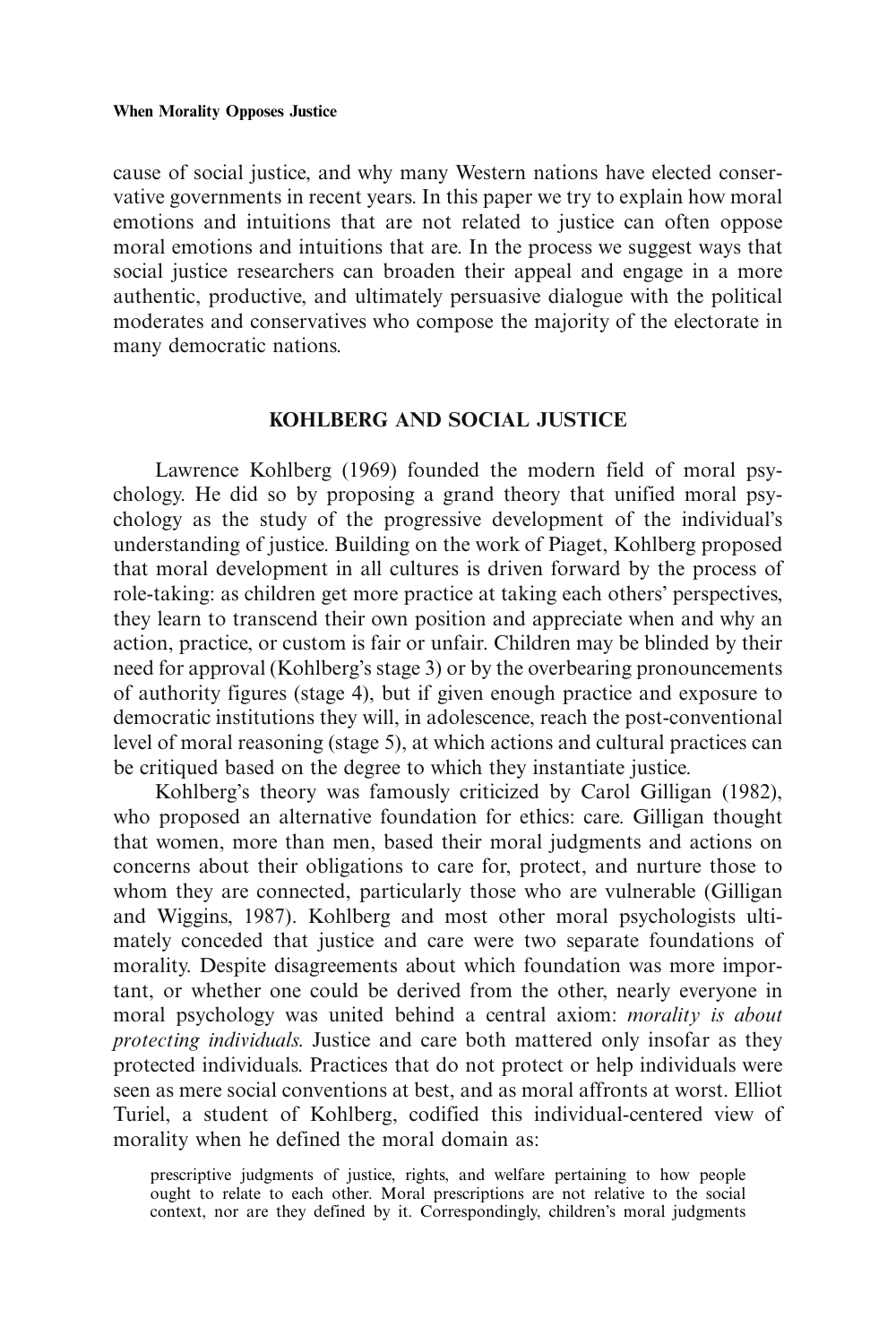are not derived directly from social institutional systems but from features inherent to social relationships—including experiences involving harm to persons, violations of rights, and conflicts of competing claims. (Turiel, 1983, p. 3)

When the moral domain is limited by definition to two foundations (harm/ welfare/care, and justice/rights/fairness), then social justice is clearly the extension of morality out to the societal level. The programs and laws that social justice activists endorse aim to maximize the welfare and rights of individuals, particularly those whom the activists believe do not receive equal treatment or full justice in their society. If social justice is just morality writ large, it follows that opposition to these programs must be based on concerns other than moral concerns. Social justice research is therefore in part the search for the non-moral motivations—such as selfishness, existential fear, or blind prejudice—of those who oppose social justice, primarily political conservatives. For example, one of the leading approaches to the study of political attitudes states that political conservatism is a form of motivated social cognition: people embrace conservatism in part "because it serves to reduce fear, anxiety, and uncertainty; to avoid change, disruption, and ambiguity, and to explain, order, and justify inequality among groups and individuals" (Jost et al., 2003, p. 340; see also Social Dominance Orientation, Pratto et al., 1994). This view of conservatives is so widespread among justice researchers that it sometimes leads to open expressions of selfrighteousness and contempt. At a recent conference on justice research, for example, a well-known researcher began her talk by stating categorically that affirmative action was the morally and practically correct policy. She then asked why many people oppose it. She dismissed the reasons conservatives sometimes give (mere theta waves) and then enumerated the self-serving mechanisms that gave rise to their delusions. For this speaker, affirmative action embodies justice and care, end of story. In her moral worldview, that's all there is.

The moral basis of conservatism has been defended by the "principled conservatism" account (Sniderman and Piazza, 1993), but it is important to note that this debate has been conducted entirely by examining competing notions of fairness that can be derived from the fairness/reciprocity foundation. Hing et al. (2002), for example, showed that some portion of conservative opposition to affirmative action is truly based on concerns that affirmative action programs sometimes violate the principle of merit. Our claim here goes further: we argue that the "principles" of principled conservatism go beyond fairness to include principles that liberals do not acknowledge to be moral principles, such as unconditional loyalty to one's group, respect for one's superiors, and the avoidance of carnal pleasures.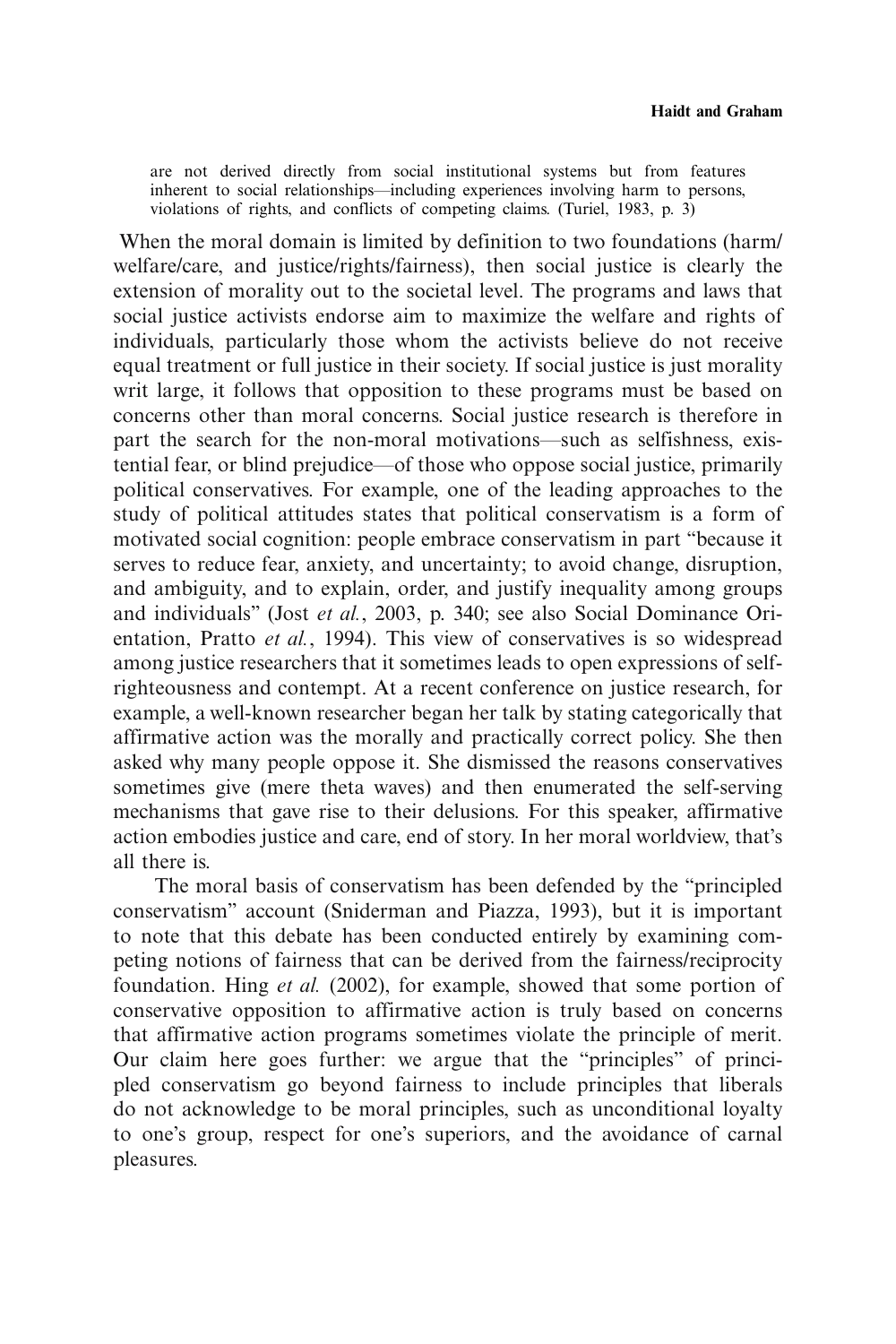## THERE IS MORE TO MORALITY THAN JUSTICE AND CARE

It is interesting to note that the leading theories in moral psychology were shaped by the social and moral tumult of the 1960s and 1970s, and that most of the leading figures were embedded in two of the most politically liberal communities in the United States: Cambridge, Massachusetts, and Berkeley, California. Those who have studied morality from a more anthropological or historical perspective, however, have generally found a much broader morality which cannot be supported by only two foundations.<sup>1</sup> Take, for example, the Old Testament, the Koran, Confucius, or almost any ethnography of a non-Western society. Issues of loyalty to the group, respect for one's elders, self-restraint, and the regulation of bodily processes (e.g., rules about food, sex, and menstruation) are highly elaborated in most human societies. Are these concerns just manifestations of an immature "conventional" morality (Kohlberg's stages 3 and 4)? Are they mere social conventions (a la Turiel), to be distinguished from the "real" individual-centered morality of harm/welfare/care and justice/rights/ fairness?

Richard Shweder (1990) has long argued that the individual-centered moralities of Kohlberg and Turiel reflect just one of three widespread moral "ethics," each based on a different ontological presupposition. In the "ethic of autonomy" the moral world is assumed to be made up exclusively of individual human beings, and the purpose of moral regulation is to "protect the zone of discretionary choice of 'individuals' and to promote the exercise of individual will in the pursuit of personal preferences" (Shweder *et al.*, 1997, p.138). Rights, justice, fairness, and freedom are moral goods because they help to maximize the autonomy of individuals, and to protect individuals from harms perpetrated by authorities and by other individuals. The "ethic of community," in contrast, has a different ontological foundation. It sees the world not as a collection of individuals but as a collection of institutions, families, tribes, guilds or other groups. The purpose of moral regulation is to "protect the moral integrity of the various stations or roles that constitute a 'society' or a 'community,' where a 'society' or 'community' is conceived of as a corporate entity with an identity, standing, history, and reputation of its own" (Shweder *et al.*, 1997, p.138) Key virtues in this ethic are duty, respect, loyalty, and interdependence<sup>2</sup>. Individuals

<sup>&</sup>lt;sup>1</sup>Kohlberg (1969) and Turiel (Hollos et al., 1986) both conducted cross-cultural research, but they went to other cultures only to measure age trends on the constructs of their theories, not to examine local moral concerns.

<sup>&</sup>lt;sup>2</sup>People sometimes think that Gilligan's ethic of care falls into Shweder's ethic of community, because both involve interdependence; it does not. The ethic of community is about protecting non-voluntary groups and institutions. The ethic of care is about relationships between pairs of individuals to enhance their welfare, and as such it is a part of the ethics of autonomy. See Jensen, 1997, for further discussion.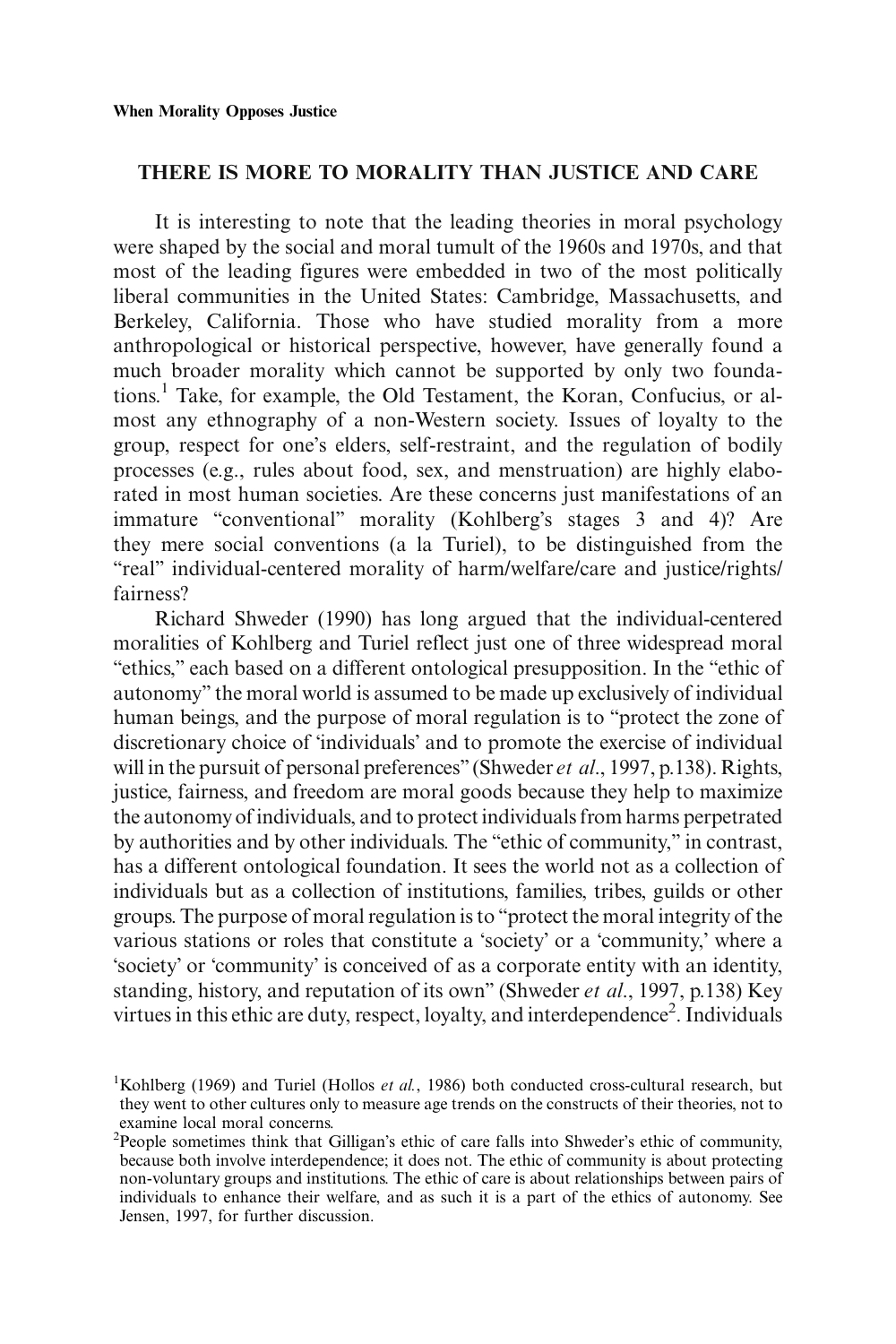are office-holders in larger social structures which give individual lives meaning and purpose. Finally, the "ethic of divinity" is based on the ontological presupposition that God or gods exist, and that the moral world is composed of souls housed in bodies. (See Bloom, 2004, for evidence that this presupposition is the natural, default assumption of our species.) Each soul is a bit of God, or at least a gift from God, and so the purpose of moral regulation is to "protect the soul, the spirit, the spiritual aspects of the human agent and 'nature' from degradation" (Shweder *et al.*, 1997, p. 138). If the body is a temple housing divinity within, then people should not be free to use their bodies in any way they please; rather, moral regulations should help people to control themselves and avoid sin and spiritual pollution in matters related to sexuality, food, and religious law more generally.

From Shweder's perspective it is clear that social justice is the ethic of autonomy writ large, but the two other ethics—community and divinity—are at work in most cultures and in many Western subcultures. Political conservatism is often defined by its strong valuation of institutions and its concern that ideologies of "liberation" often destroy the very structures that make society and well-being possible (Muller, 1997). Most conservatives (with the exception of some economic conservatives) therefore embrace the ethic of community and are morally opposed to the extreme individual freedom promoted by a pure ethic of autonomy—and by most social justice activists. Conservative groups that are religious (such as the American "religious right") share this embrace of institutions and traditions embodied in the ethic of community, and then add in a passionate concern for the ethic of divinity; they see "secular humanism" as an organized effort to encourage people to live in an ungodly way, each person choosing her own goals and values based on what feels good or right to her alone. So when the electorate fails to embrace liberal policies and candidates, when a nation fails to rally around social justice concerns, it is at least plausible that there are moral motivations at work—motivations that liberals may not recognize as moral at all. If conservative morality goes far beyond justice, then it may often happen that moral emotions and intuitions that are *not* related to justice can oppose moral emotions and intuitions that are.

#### THE FIVE FOUNDATIONS OF MORALITY

Shweder's three ethics were derived from a cluster analysis of moral discourse in India and the United States (data first reported in Shweder et al., 1987), and its utility was later demonstrated in studies in Brazil (Haidt et al., 1993) and the United States (Haidt and Hersh, 2001; Jensen, 1997). In each case, educated secular Westerners revealed a narrower moral domain, more heavily focused on the ethic of autonomy, while other groups made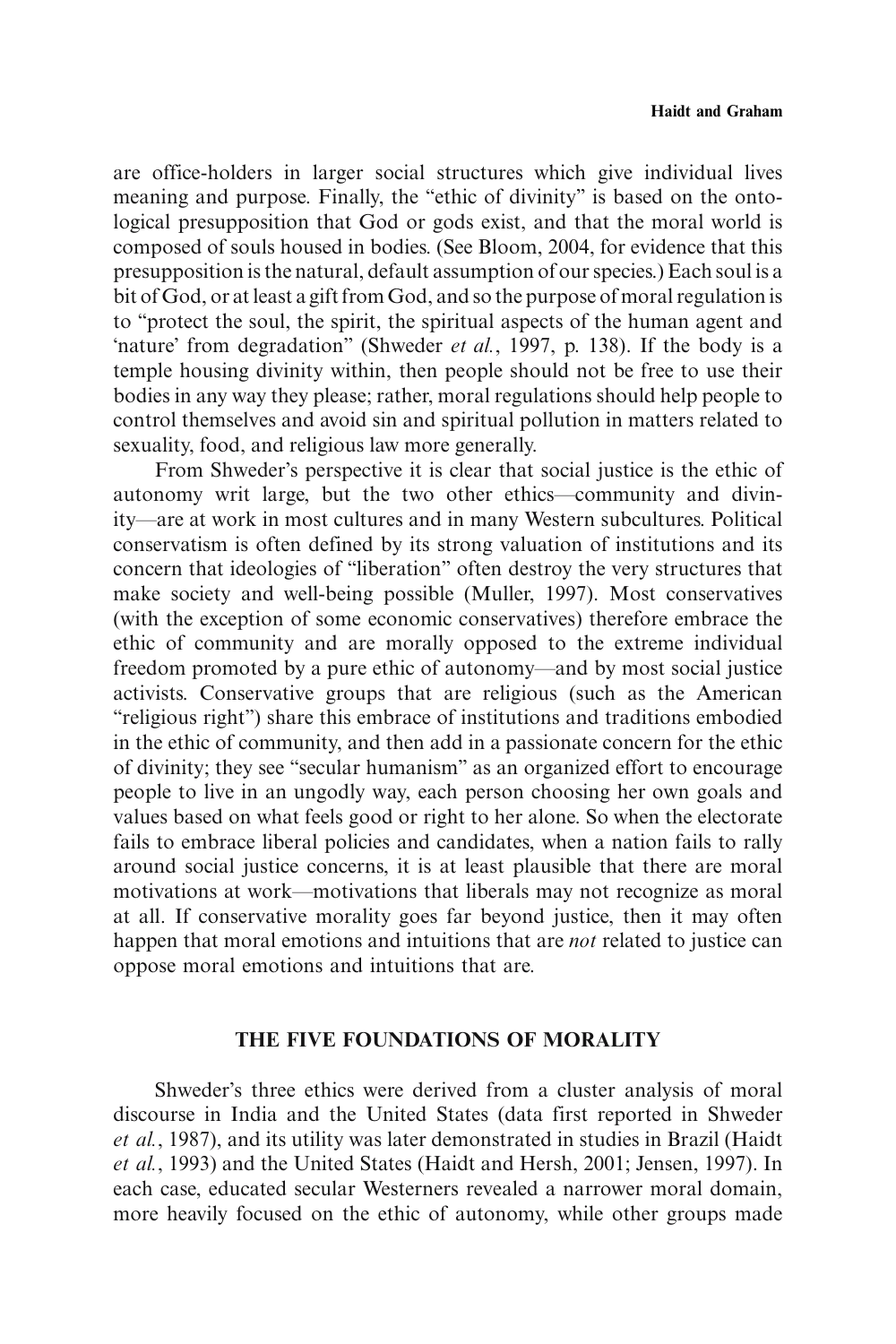greater use of two or all three of the ethics. Haidt and Joseph (2004) wanted to go beyond discourse patterns and search for the psychological systems that give rise to moral intuitions around the world. They examined several comprehensive theories of morality and values (including Shweder's, but also Fiske, 1992, and Schwartz and Bilsky, 1990) as well as lists of human universals (Brown, 1991) and a description of the social lives of chimpanzees (de Waal, 1996) to try to identify the intuitions and automatic emotional reactions that appear widely across cultures, along with the social functions for which these intuitions and emotions may have evolved. Haidt and Joseph concluded that there are five psychological systems, each with its own evolutionary history, that give rise to moral intuitions across cultures<sup>3</sup>. Each system is akin to a kind of taste bud, producing affective reactions of liking or disliking when certain patterns are perceived in the social world. Cultures then vary in the degree to which they construct, value, and teach virtues based on the five intuitive foundations. The five foundations are:

(1) Harm/care. The long history of mammalian evolution has shaped maternal brains to be sensitive to signs of suffering in one's own offspring. In many primate species, particularly humans, this sensitivity has extended beyond the mother-child relationship so that all normally developed individuals dislike seeing suffering in others, and have the potential to feel the emotion of compassion in response. (Compassion is not inevitable; it can be turned off by many forces, including the other four systems described below.) Because people have a sensitivity to cruelty and harm (analogous to the negative sensations caused by taste buds for bitterness), they feel approval toward those who prevent or relieve harm, and this approval is culturally codified in virtues such as kindness and compassion, and also in corresponding vices such as cruelty and aggression. Cultures vary in how much they value and emphasize these virtues and vices relative to others described below.

(2) Fairness/reciprocity. The long history of alliance formation and cooperation among unrelated individuals in many primate species has led to the evolution of a suite of emotions that motivate reciprocal altruism, including anger, guilt, and gratitude (Trivers, 1971). Because people feel these emotions when they observe or engage in reciprocal interactions, all cultures have developed virtues related to fairness and justice. These virtues can, of course, be overridden by moral concerns from the other four systems, and by the many self-serving biases that lead to errors of social perception. In some but not all cultures, participation in reciprocal interactions and roletaking (plus many other historical and economic factors) have led to the

<sup>&</sup>lt;sup>3</sup>Haidt and Joseph (2004) focused on four foundations, but suggested in a footnote that ingroup concerns are likely to be a separate foundation, rather than a part of the authority foundation. Haidt and Bjorklund (in press) discussed all five foundations.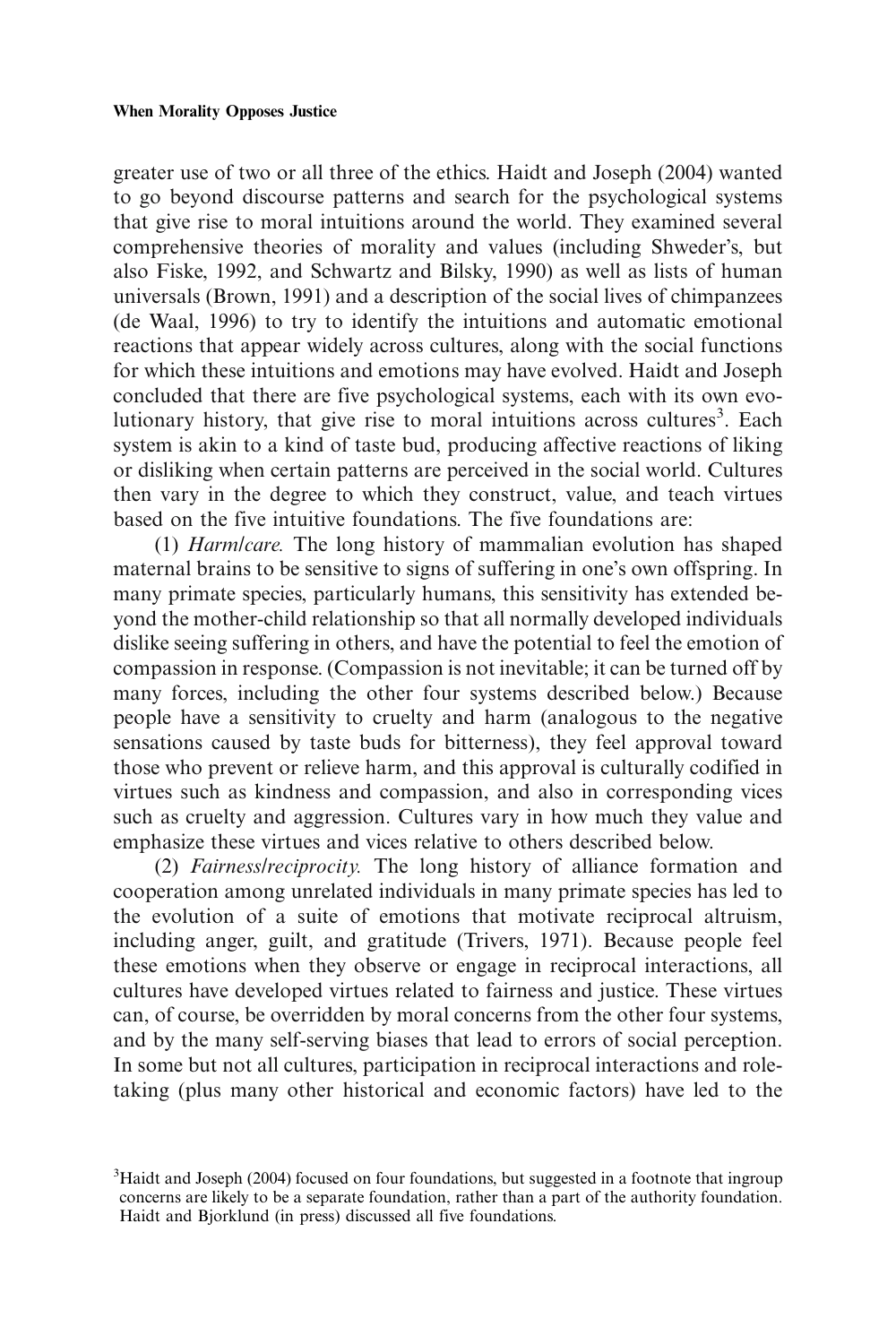elaboration and valuation of individual rights and equality (in much the way that Kohlberg said). Most traditional cultures, however, do not have highly developed notions of individual rights, nor do most cultures appear to value or seek to create equality among all adult members, or even among all adult male members. (See Boehm, 1999, on how rare egalitarian societies are, and on how hard people in such societies must work to suppress their natural proclivities toward hierarchy.) Fairness is an excellent candidate for a universal (though variably applied) value, but equality of outcome or status is not.

(3) Ingroup/loyalty. The long history of living in kin-based groups of a few dozen individuals (for humans as well as other primate species) has led to special social-cognitive abilities backed up by strong social emotions related to recognizing, trusting, and cooperating with members of one's co-residing ingroup while being wary and distrustful of members of other groups. Because people value their ingroups, they also value those who sacrifice for the ingroup, and they despise those who betray or fail to come to the aid of the ingroup, particularly in times of conflict. Most cultures therefore have constructed virtues such as loyalty, patriotism, and heroism (usually a masculine virtue expressed in defense of the group). From this point of view, it is hard to see why diversity should be celebrated and increased, while rituals that strengthen group solidarity (such as a pledge of allegiance to the national flag) should be challenged in court. According to ingroup-based moralities, dissent is not patriotic (as some American bumper-stickers suggest); rather, criticizing one's ingroup while it is engaged in an armed conflict with another group is betrayal or even treason.

(4) Authority/respect. The long history of living in hierarchically-structured ingroups, where dominant males and females get certain perquisites but are also expected to provide certain protections or services, has shaped human (and chimpanzee, and to a lesser extent bonobo) brains to help them flexibly navigate in hierarchical communities. Dominance in other primate species relies heavily on physical force and fear, but in human communities the picture is more nuanced, relying largely on prestige and voluntary deference (Henrich and Gil-White, 2001). People often feel respect, awe, and admiration toward legitimate authorities, and many cultures have constructed virtues related to good leadership, which is often thought to involve magnanimity, fatherliness, and wisdom. Bad leaders are despotic, exploitative, or inept. Conversely, many societies value virtues related to subordination: respect, duty, and obedience. From this point of view, bumper stickers that urge people to "question authority" and protests that involve civil disobedience are not heroic, they are antisocial.

(5) Purity/sanctity. Against the long background of primate evolution, the human transition to a heavily meat-based diet occurred quite recently (1–3 million years ago; see Leakey, 1994). The move to meat, which may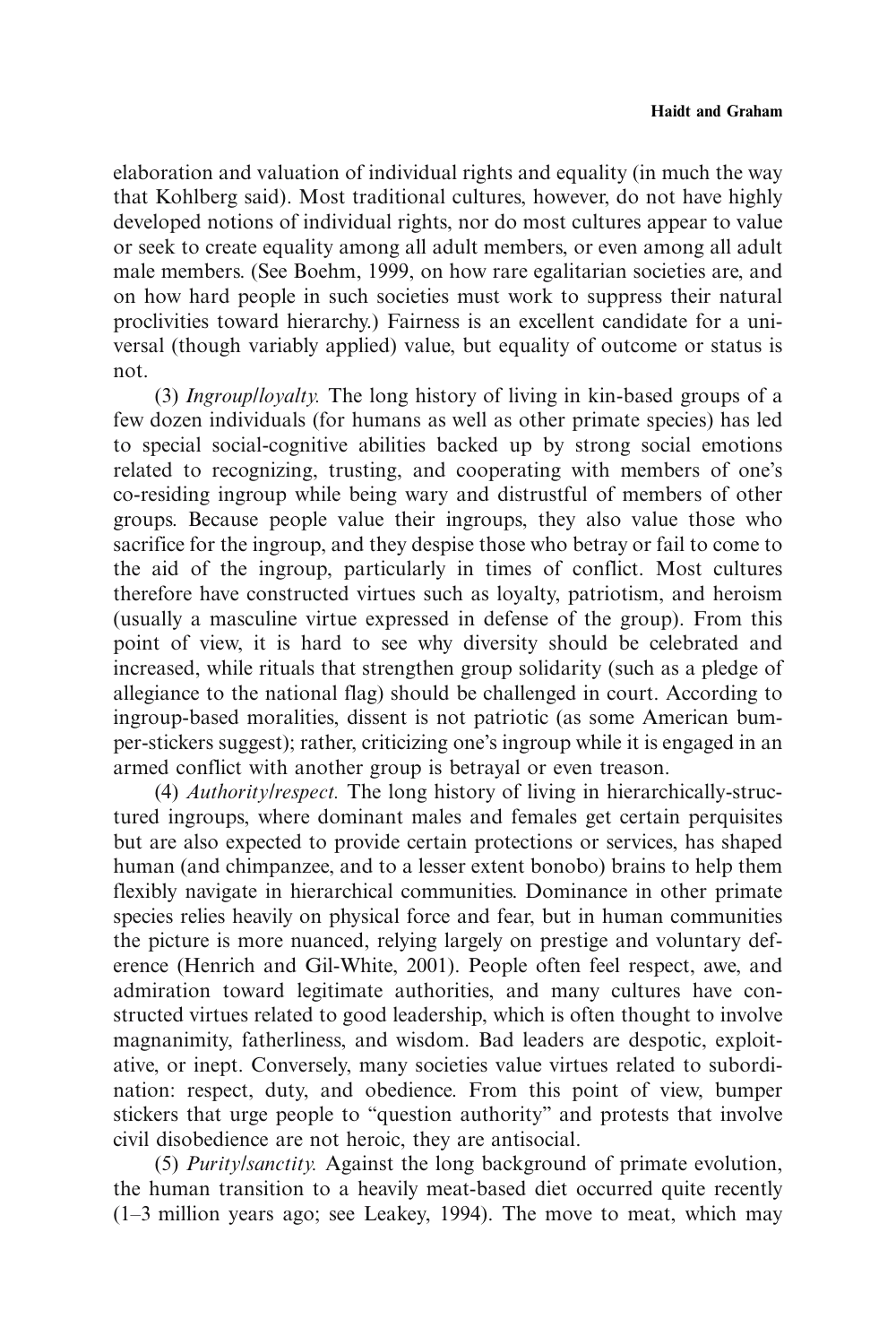have included scavenging carcasses, coincided with the rapid growth of the human frontal cortex, and these two changes (meat eating and cortical growth) appear to have given humans—and only humans—the emotion of disgust (see Rozin *et al.*, 2000). Disgust appears to function as a guardian of the body in all cultures, responding to elicitors that are biologically or culturally linked to disease transmission (feces, vomit, rotting corpses, and animals whose habits associate them with such vectors). However, in most human societies disgust has become a social emotion as well, attached at a minimum to those whose appearance (deformity, obesity, or diseased state), or occupation (the lowest castes in caste-based societies are usually involved in disposing of excrement or corpses) makes people feel queasy. In many cultures, disgust goes beyond such contaminant-related issues and supports a set of virtues and vices linked to bodily activities in general, and religious activities in particular. Those who seem ruled by carnal passions (lust, gluttony, greed, and anger) are seen as debased, impure, and less than human, while those who live so that the soul is in charge of the body (chaste, spiritually minded, pious) are seen as elevated and sanctified (Haidt, 2006; Rozin *et al.*, 1999; see also a book by the current Pope: Ratzinger, 2004). From this point of view, a philosophy that says "if it feels good, do it" is the philosophy of the devil.

Three clarifications must be made immediately. First, while the "five foundations" theory is a nativist theory, it does not need any version of modularity to be true. We suspect that the human mind does contain a number of social-cognitive and social-emotional abilities that are modular "to some interesting degree" (Sperber, 1994), such as an automatic responsiveness to signs of physical or emotional suffering by children, or by animals that resemble children (i.e., those that are "cute"). For our version of nativism to be true, all we need is the sort of "preparedness" that is widely accepted throughout psychology (Garcia and Koelling, 1966; Seligman, 1971). Does anyone seriously believe that it would be as easy to teach children to love their enemies as to hate them? Or that betrayal of friends and family is as intuitively pleasing as is loyalty to them? (Such "unnatural" beliefs may have been taught in Mao's China, but only imperfectly and with great effort. Loyalty to kin is far more easily learned than its opposite.)

Second, the five foundations theory is a cultural-psychological theory as well as a nativist theory. A dictum of cultural psychology is that "culture and psyche make each other up" (Shweder, 1990). The five foundations theory is about both directions of this causal process. Virtues are cultural constructions, and children develop different virtues in different cultures and historical eras, yet the available range of human virtues is constrained by the five sets of intuitions that human minds are prepared to have. Cultures select areas of human potential that fit with their social structure, economic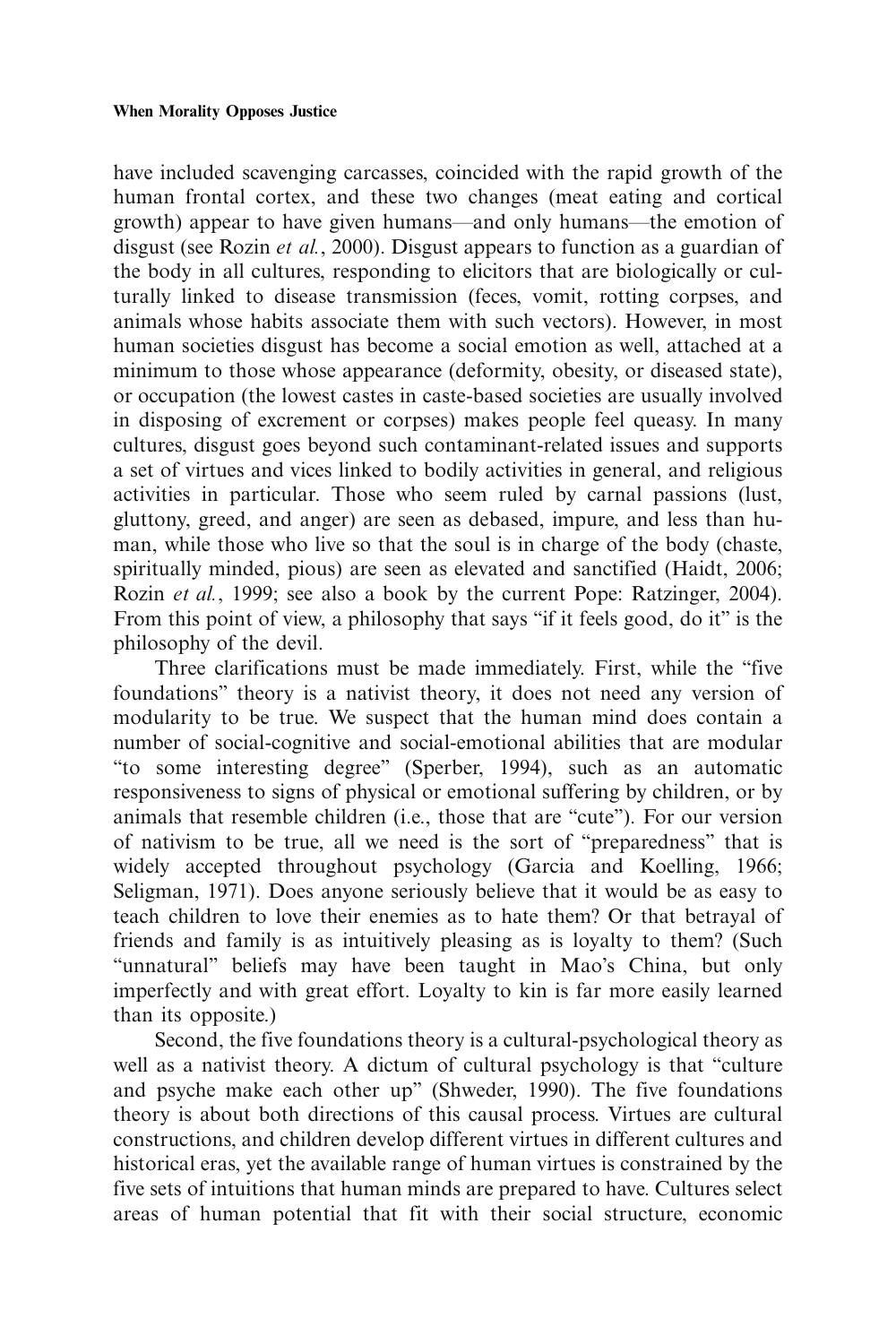system, and cultural traditions, and adults work to cultivate these virtues in their children. (See Haidt and Joseph, in press, for more on nativism and the cultural development of moral knowledge.)

Third, it should be noted that Haidt and Joseph (2004) did not set out to validate Shweder's three ethics, yet their analysis ended up confirming and refining his tripartite scheme. The first two foundations (harm/care and fairness/reciprocity) underlie and motivate the moral concerns of the ethic of autonomy. The second two (ingroup/loyalty and authority/respect) are the psychological foundations of the ethic of community. The fifth foundation, purity/sanctity, is the psychological foundation of the ethic of divinity (see Haidt, 2006, ch. 9 for a more complete explication of the role of disgust and moral elevation in the ethic of divinity). The five foundations theory therefore extends Shweder's theory by being specific about the psychological mechanisms underlying moral judgment and moral discourse.

The five foundations theory offers a surprisingly simple explanation of the "culture war" going on in the United states, and in other democracies such as Israel (see Hunter, 1991, on the battle in many countries between the "orthodox" and the "progressivists"). The five foundations theory can also explain two puzzling features of the 2004 American presidential election. The first puzzle is that a plurality of Americans who voted for George Bush said in a well publicized but poorly designed exit poll that their main concern was "moral values." The second puzzle is that political liberals in the United States were shocked, outraged, and unable to understand how "moral values" drove people to vote for a man who, as they saw it, tricked America into an unwinnable war, cut taxes for the rich and benefits for the poor, and seemed to have a personal animosity toward mother nature. Our explanation of these two puzzles, and of the culture war in general, flows from this simple proposition: the morality of political liberals is built on the harm and fairness foundations, while the morality of political conservatives is built upon all five foundations. In the remainder of this paper we provide preliminary evidence for this claim and discuss some of its ramifications.

## IS JUSTICE HALF OF MORALITY, OR ONE FIFTH?

Previous studies of moral judgment have shown that political and religious conservatives are more likely than political and religious liberals to moralize behaviors that do not involve direct harm (e.g., Haidt and Hersh, 2001; Jensen, 1997, 1998). But is it just that conservatives are more "moralistic," or do the differences correspond to the more specific claims made by the five foundations theory? To test the theory we conducted an online survey (Graham et al., 2007, in preparation). We asked 1,613 people to rate the relevance of 15 concerns to their moral judgments. The question stem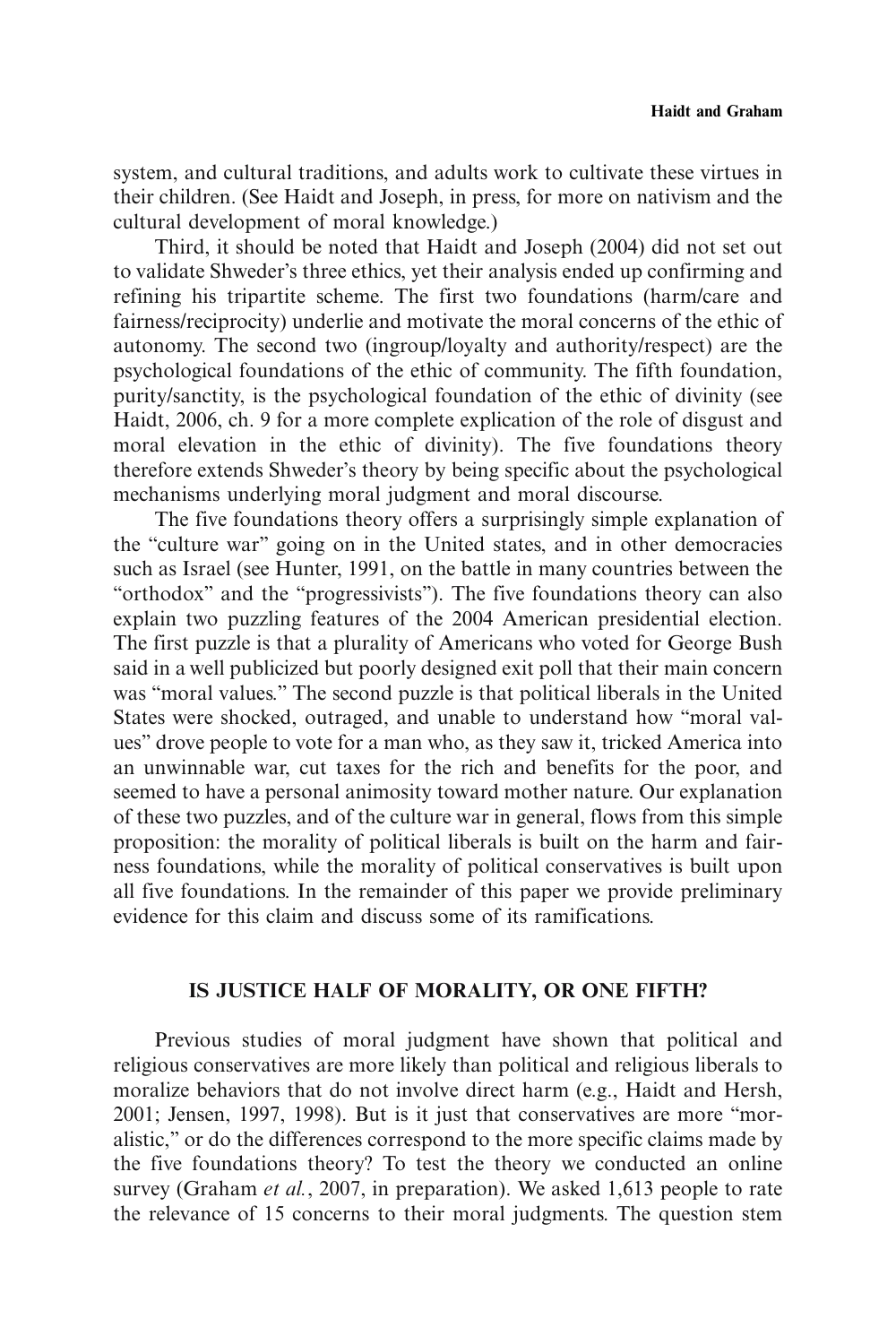

Fig. 1. Moral relevance by foundation for extreme liberals and conservatives.  $1 = not$  relevant at all,  $6 =$  always relevant.

asked: "When you decide whether something is right or wrong, to what extent are the following considerations relevant to your thinking?" Three statements were then presented for each foundation, in randomized order. Here is one example for each:

- Whether or not someone was harmed [for the harm/care foundation]
- Whether or not someone acted unfairly [fairness/reciprocity]
- Whether or not someone betrayed his or her group [ingroup/loyalty]
- Whether or not the people involved were of the same rank [authority/respect]
- Whether or not someone did something disgusting [purity/sanctity].

Participants also rated their political orientation on a 7-point scale. When we compared liberals to conservatives we found, as hypothesized, that liberals rated concerns related to harm and fairness as being significantly more relevant to moral judgment than had conservatives, while conservatives rated ingroup, authority, and purity concerns as significantly more relevant than did liberals. When we limited the analysis to people who had rated themselves using the endpoints of the scale  $(1 =$  extremely conservative, 7 = extremely liberal)—people who are, presumably, the most vocal players in the culture war—we found that the differences became quite stark, as illustrated in Fig. 1. Extreme liberals (the solid line) said that only the first two foundations were highly relevant, while the other three foundations were not nearly as important. Extreme conservatives, in contrast, said that all five domains were equally relevant to making moral judgments. We are continuing to explore this difference between liberal and conservative moralities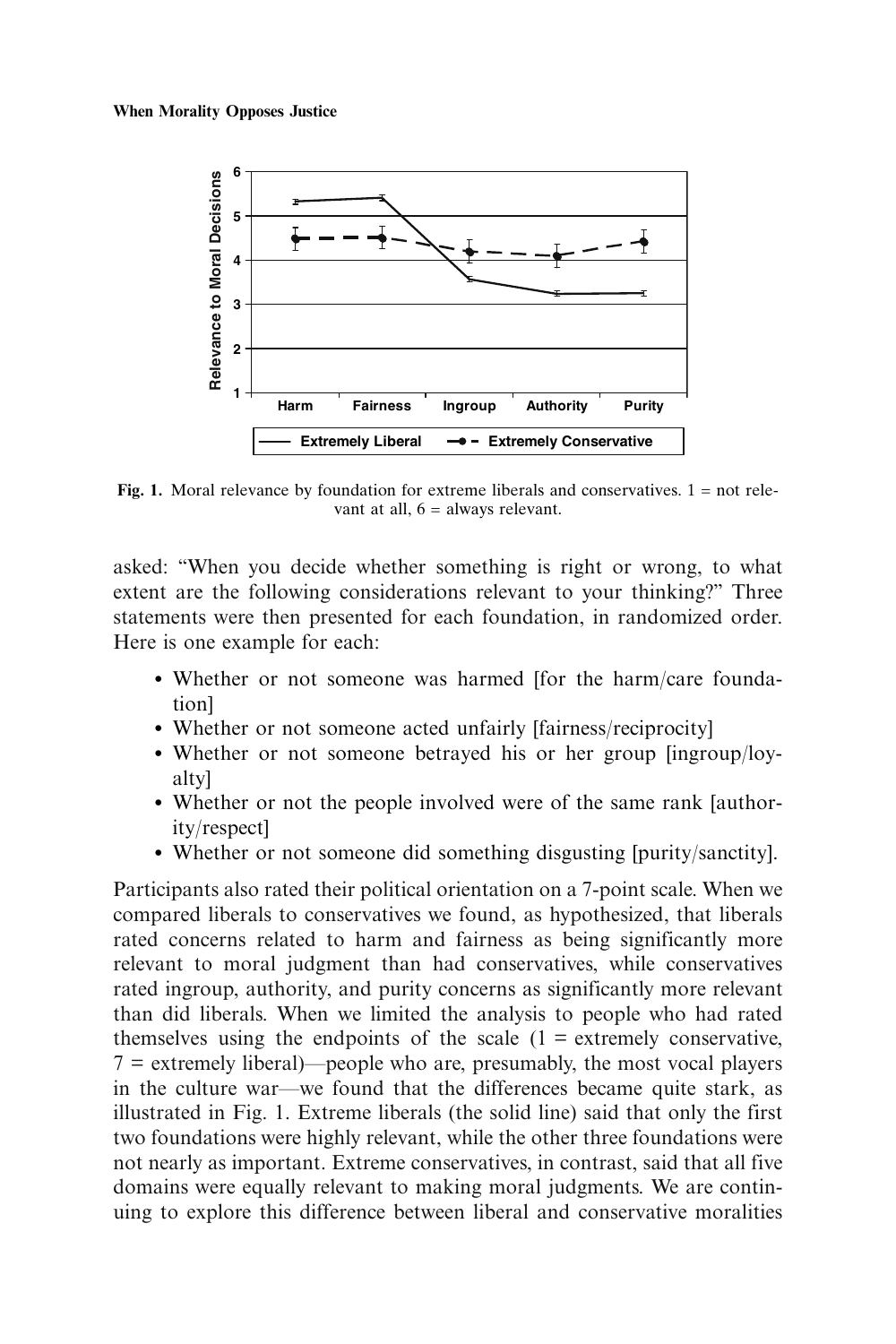

Fig. 2. Percentage of articles dealing with moral foundations. Note. For SJR, the pool is all articles published from 1/2002 until 10/2005. For JPSP the pool is all articles published 1995– 2005 that had the word "moral" or "morality" in the abstract, title, or key phrase. Numbers next to data points indicate average valence of articles regarding the virtues and vices of each foundation:  $2 =$  strong, unambiguous endorsement of the moral foundation  $1 =$  moderate or ambiguous endorsement  $0 =$  neutral toward moral legitimacy of the foundation  $-1 =$  moderate or ambiguous rejection  $-2$  = strong, unambiguous rejection of the moral foundation.

with studies on persuasion and implicit cognition. Do the two groups differ in their implicit attitudes as greatly as they do in their explicit values? Will moral appeals for liberal causes that press emotional buttons related to ingroup, authority, and purity persuade political moderates, who make up most of the electorate, where more traditional liberal appeals have failed? We expect that the five foundations theory will be useful in the study of political action and rhetoric.

If our initial findings hold up, they would indicate that justice (and related concerns derived from the fairness/reciprocity foundation) is literally half of morality for liberals, while it is only one-fifth of morality for conservatives.<sup>4</sup> If this is true, then we would expect texts created and valued by liberals and conservatives to show the predicted difference in the number of moral foundations they rely upon. With this in mind we have begun to analyze liberal and conservative texts to measure the degree to which they discuss or value virtues related to each of the five domains. To find out how current social justice research maps onto the foundations, we examined the last four years of articles in this very journal; two independent coders rated all SJR abstracts from 2002–2005 according to two criteria: (1) whether or

<sup>&</sup>lt;sup>4</sup>At least, conceptually speaking. Of course, there is no reason to think that each of the five foundations underlies exactly 20% of the judgments conservatives make. Justice/fairness may even be the most important concept for understanding everyday judgments of conservatives. Our claim is simply that justice-related concerns occupy a smaller part of the conceptual and experiential domain of morality for conservatives than they do for liberals.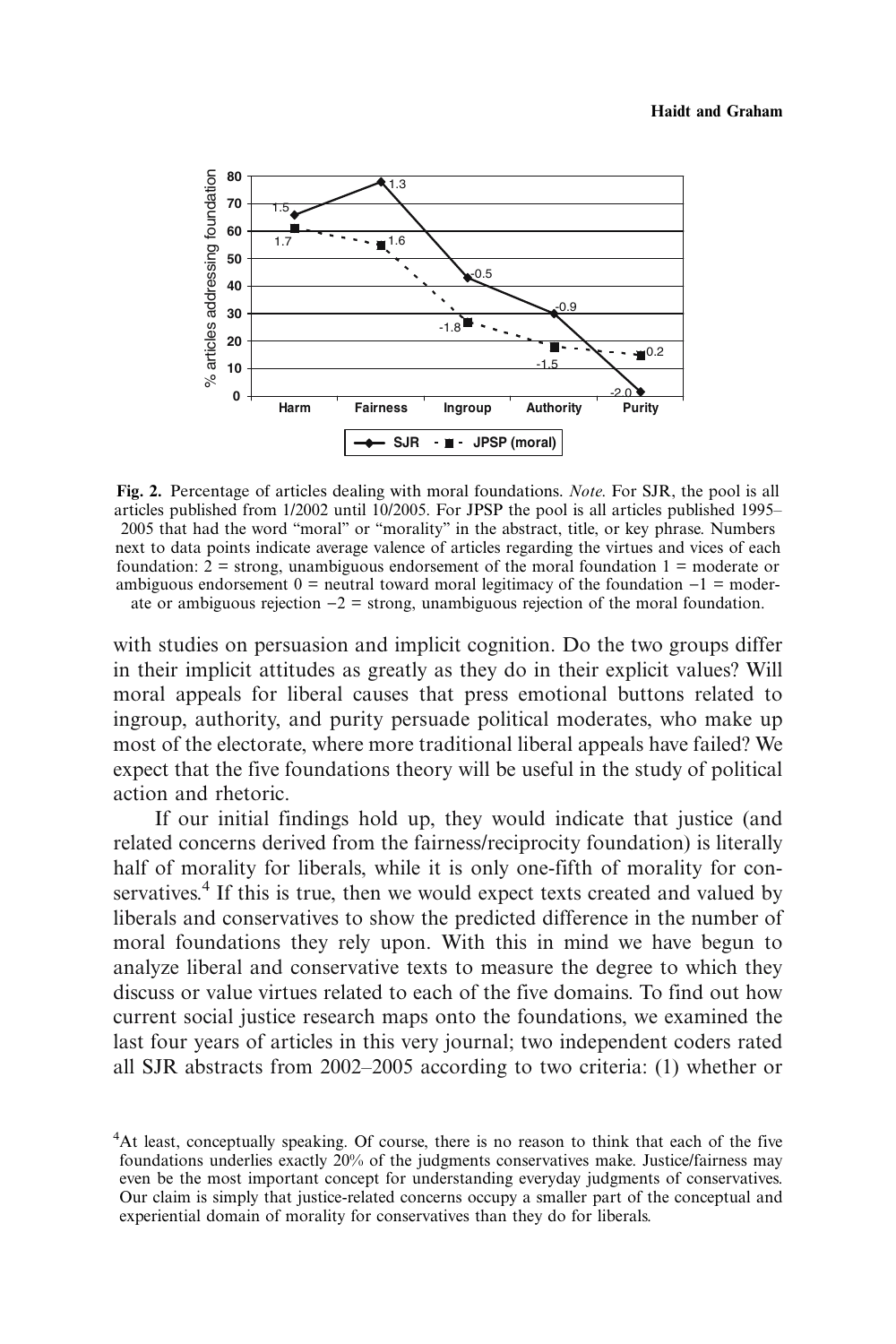not virtues or vices related to each of the five foundations were mentioned at all, and (2) whether the authors' viewpoint seemed to accept or reject the moral validity of that domain. Analyses of simple inclusion, shown in Fig. 2 (solid line) showed that 78% of all articles bore a close link to the fairness/ reciprocity foundation (including justice, rights, and equality), followed by 65% for harm/care. In contrast, less than half of the articles addressed ingroup/loyalty, one third addressed authority/respect, and only one article made reference to issues related to purity/sanctity. The constraining of morality to harm and fairness is not unique to social justice research; the general field of social psychology constrains its discussion of morality this way as well. Analyses of all 1995–2005 JPSP abstracts that mentioned morality revealed a similar pattern (the dotted line in Fig. 2): high rates of inclusion for harm and fairness, and relatively few mentions of ingroup  $(27\%)$ , authority  $(18\%)$  and purity  $(15\%)$ . Figure 2 reveals that for both journals, the difference between the first two foundations and the last three mirrors the sharp dropoff in relevance ratings shown by the extreme liberals in Fig. 1.

Beyond simple inclusion, the way social psychologists and social justice researchers discuss these domains further highlights a difference between the first two foundations (harm and fairness) and the three conservative-only foundations (ingroup, authority, and purity). Specifically, the virtues built on the harm and fairness foundations were moderately to strongly endorsed by the SJR and JPSP articles that addressed them. In other words, care, protection, justice, fairness, and equality were presented, implicitly or explicitly, as good. The other three moral domains, however, tended to be moderately rejected, associated with vice more than virtue (see valence ratings next to data points in Fig. 2). For instance, ingroup was consistently discussed in terms of prejudice, and organizational or familial hierarchies were more likely to be seen negatively (unjust, oppressive) than positively (helpful, protective). When values related to ingroup, authority, and purity were rejected, they were often rejected because they conflicted with virtues related to the harm and fairness foundations.

Are we saying that SJR, JPSP and other academic sources need to start writing articles in praise of ingroup favoritism and power inequalities? No. Our point is merely that the morality studied and discussed in academic journals such as this one represents only a subset of human morality. We in psychology, and in academe more generally, have a tendency to reject conservative concerns related to ingroup, authority, and purity as "bad" on the grounds that they often conflict with the "good" moralities of harm and fairness. We dismiss the conservative outgroup's morality as "motivated social cognition" driven by non-moral concerns such as fear of change. Doing so makes us feel good, but it should not, for it is a violation of our values (we become "politicocentric"), and it is a route to irrelevance (we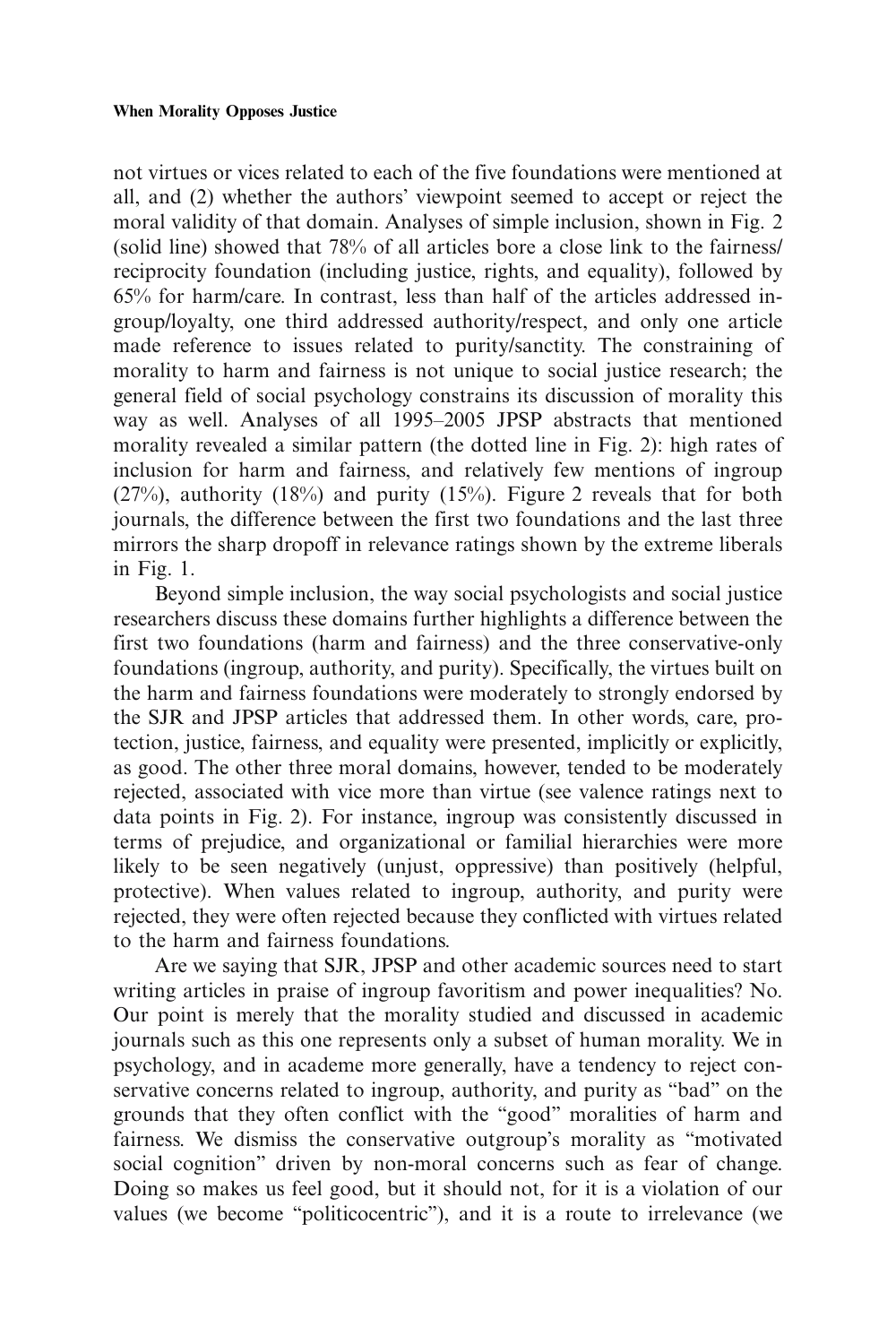cannot persuade the electorate, because we do not have an accurate picture of their moral motivations). Recognizing ingroup, authority, and purity as moral concerns—even if they are not *your* moral concerns—is crucial both for scientific accuracy and for the application of social justice research beyond the walls of the academy.

# THE WALL, AND THE DOOR

On the July 25, 2005 episode of The Daily Show, liberal host Jon Stewart tried in vain to convince conservative U. S. Senator Rick Santorum that banning gay marriage was an injustice. Quickly realizing the futility of this effort, Stewart remarked, "It is so funny; you know what's so interesting about this is ultimately you end up getting to this point, this crazy stopping point where literally we can't get any further. I don't think you're a bad dude, I don't think I'm a bad dude, but I literally can't convince you." The stopping point Stewart felt was the invisible wall separating liberal and conservative moralities. Santorum's anti-gay-marriage views were based on concerns for traditional family structures, Biblical authority, and moral disgust for homosexual acts (which he had previously likened to incest and bestiality). To Stewart these concerns made about as much sense as the fear of theta waves; it was impossible to see why a decent, moral person (or at least not a bad dude) would want to violate the rights of a group of people who weren't hurting anyone.

The exchange between Stewart and Santorum was not unique; you can witness liberals and conservatives talking to the wall in almost any forum that brings liberals and conservatives together. More unique was Stewart's realization that his interlocutor was not "a bad dude," that he too seemed genuinely concerned for what is right, even though he came to the opposite policy conclusion. Stewart was heavily criticized by his show's liberal fan-base for this comment (taking it easy on the "evil bigot" Santorum), just as Fox News conservative Sean Hannity would be if he were to find any virtue in liberal politicians such as John Kerry or Hillary Clinton. Talk shows featuring the battle of good versus evil sell better than those that explore shades of gray; it's more entertaining to watch people throw rocks at each other over the wall than it is to watch the slow, difficult process of dismantling the wall and understanding each other's point of view.

We would like to suggest that the five foundations theory can be used as a doorway through the wall. Liberals can use this doorway to step (briefly) beyond their moral comfort zone and see issues from the perspective of others. For example, on the issue of gay marriage it is crucial that liberals understand the conservative view of social institutions. Conservatives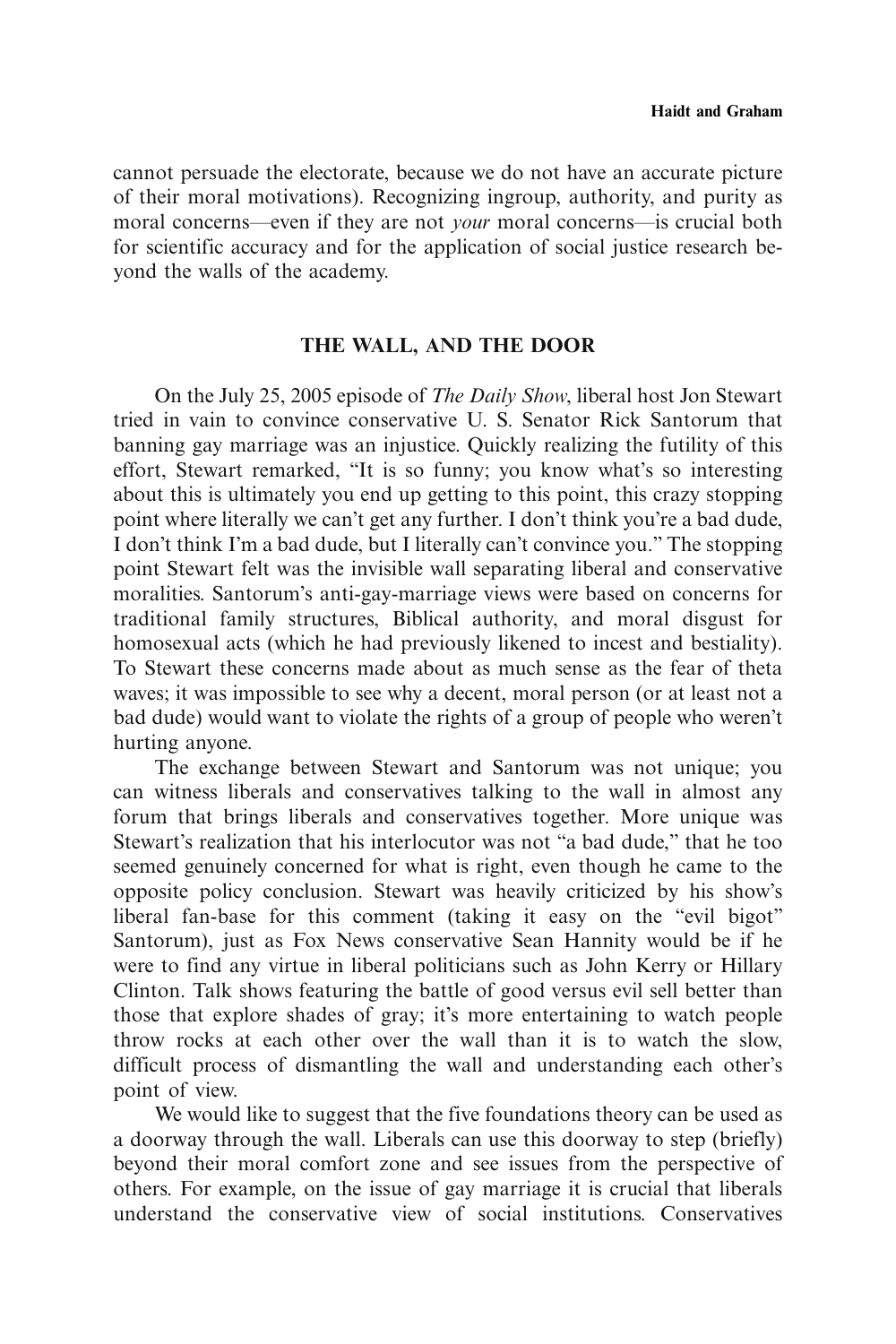generally believe, as did Durkheim (1951/1897), that human beings need structure and constraint to flourish, and that social institutions provide these benefits. As Muller (1997, p. 7) explains:

For the conservative, the historical survival of an institution or practice—be it marriage, monarchy, or the market—creates a prima facie case that it has served some human need. That need may be the institution's explicit purpose, but just as often it will be a need other than that to which the institution is explicitly devoted.

Muller then quotes the modern conservative Irving Kristol:

Institutions which have existed over a long period of time have a reason and purpose inherent in them, a collective wisdom incarnate in them, and the fact that we don't perfectly understand or cannot perfectly explain why they 'work' is no defect in them but merely a limitation in us. (Muller, 1997, p.7; taken from Kristol, 1978, p.161)

These are not crazy ideas. They are practical and ultimately utilitarian justifications for some of the intuitions related to the authority/respect foundation. Traditions and institutions which have been vested with authority over the ages should be given the benefit of the doubt; they should not be torn down and rebuilt each time one group has a complaint against them. (Liberals might perhaps examine their instinctive distrust of institutions and authorities, and the ways that this distrust "motivates" their own social cognition.) Viewed from this perspective, the conservative fear that gay marriage will "destroy marriage as we know it" is no longer incomprehensible—it is correct. Legalizing gay marriage would be a change to an ancient institution. We social scientists know that the institution of marriage has changed substantially over the centuries. We also know that homosexuality is not a "choice" or a disease, and we know that gay people are just as good as straight people at parenting and citizenship. We can therefore predict that in countries where gay people do get the right to marry, the new institution of marriage will be better and stronger than the old one. But it will be a change, and if social justice researchers really want to bring that change about, then they will have to understand the moral motivations they are up against. Conservatives and many moderates are opposed to gay marriage in part due to moral intuitions related to ingroup, authority, and purity, and these concerns should be addressed, rather than dismissed contemptuously.

# **CONCLUSION**

To summarize, we have argued for three main points: (1) Human morality consists of more than what is covered by the traditional Kohlberg/Gilligan domains of justice and care. (2) Liberal morality rests primarily on these two foundations (we call them fairness/reciprocity and harm/care), whereas conservative morality rests on five foundations, including ingroup/loyalty,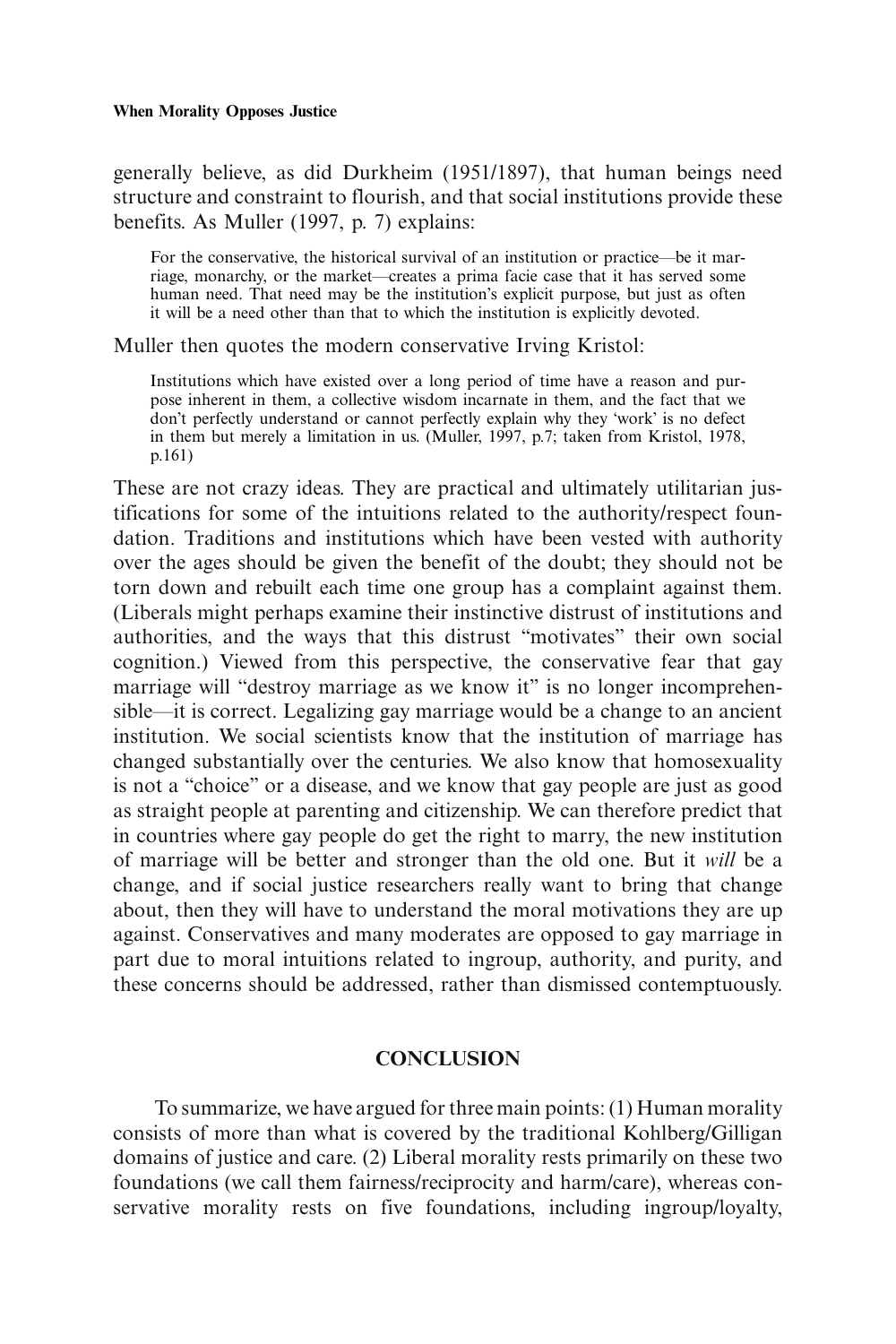authority/respect, and purity/sanctity concerns as well. (3) Recognizing these latter foundations as moral (instead of amoral, or immoral, or just plain stupid) can open up a door in the wall that separates liberals and conservatives when they try to discuss moral issues. We would love to have persuaded you on the first two points, but the third point is more important than our specific theory. Social justice researchers and activists have much to gain by opening their ears to the moral nature of arguments related to ingroup, authority, and purity, and much to lose if they do not. Even if social justice researchers never come to care about group cohesion, institutional integrity, or divinity as much as conservatives do, it will still be crucial for them to understand these cares, especially when they conflict with the virtues of compassion, justice, and equality that the social justice community values so dearly.

Jost et al. (2003) describe the core elements of conservatism as opposition to change and acceptance of inequality. They conclude that conservatism is associated empirically with a set of traits that make conservatives look rigid, authoritarian, and dumb: dogmatism, intolerance of ambiguity, high need for order, low cognitive complexity. They suggest that they have found an explanation for one of the central puzzles of social justice research: why do conservatives believe the things they believe? Their answer is: because conservatives have a particular pattern of epistemic and existential motives. This approach to conservatism reminds us of the old and probably apocryphal British newspaper headline: "Fog in channel, continent cut off." (Common sense would suggest that Britain, not Europe, was cut off.) Looking at the entire range of human societies, the statistically "normal" human society is built upon all five foundations. It is modern liberalism (not the "continent" of all other cultures) which requires a special explanation. Why is it that in a minority of human cultures the moral domain has shrunk? How did it come to pass that in much of Europe, and in some parts of the United States, moral concerns have been restricted to issues related to harm/ welfare/care and justice/rights/fairness? We believe that a team of historians and sociologists could easily tell such a story, probably involving references to the growth of free markets, social mobility, science, material wealth, and ethnic and religious diversity. Mobility and diversity make a morality based on shared valuation of traditions and institutions quite difficult (Whose traditions? Which institutions?). These factors help explain the electoral map of the United States in the 2004 presidential election. When viewed at the county level, the great majority of counties that voted for John Kerry are near major waterways, where ports and cities are usually located and where mobility and diversity are greatest. Areas with less mobility and less diversity generally have the more traditional five-foundation morality, and therefore were more likely to vote for George W. Bush—and to tell pollsters that their reason was "moral values."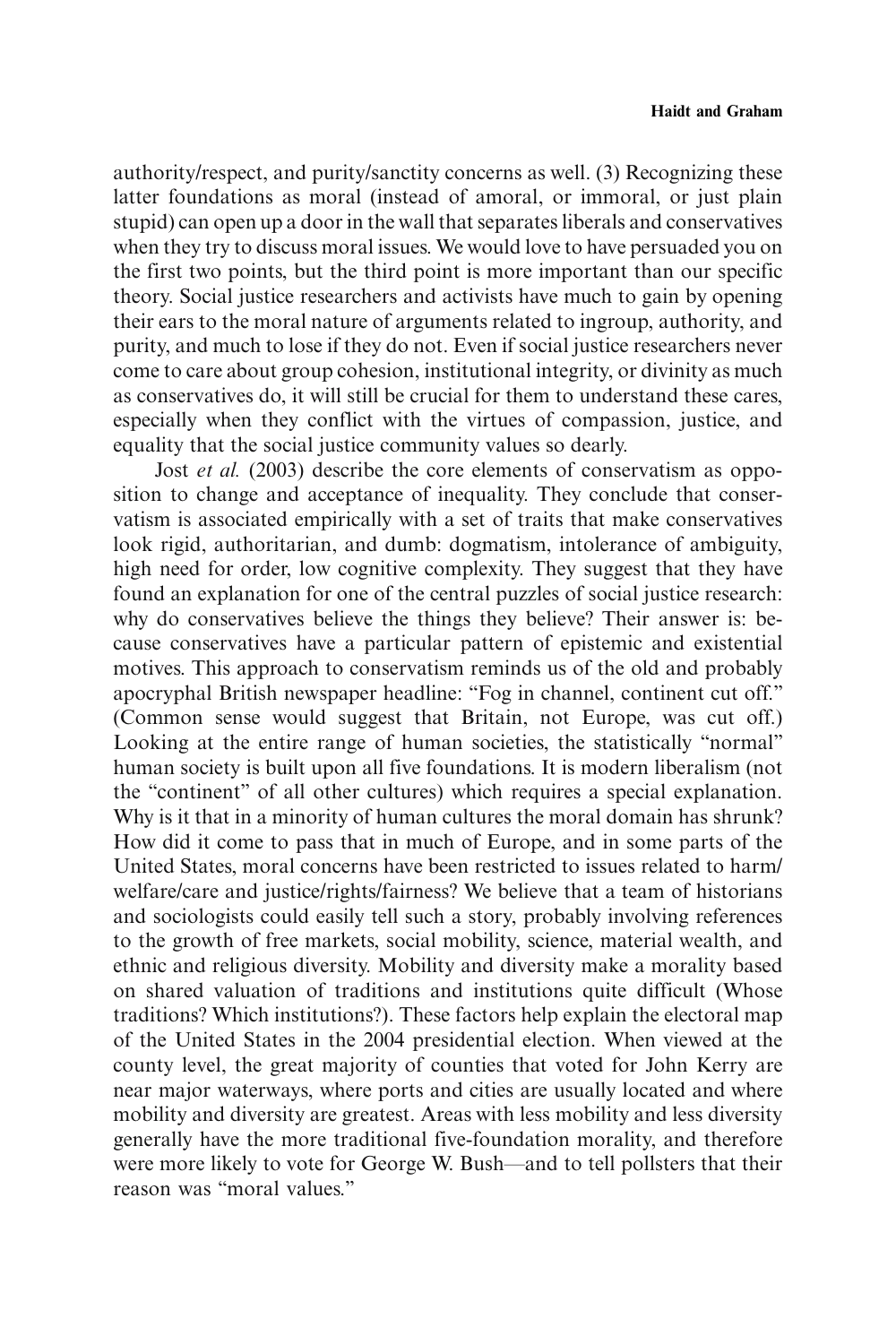#### When Morality Opposes Justice

We agree with Jost *et al.* (2003) that much of conservatism can be understood as motivated social cognition, but we add this caveat: many of these motives are moral motives. The same, of course, goes for liberals. Social justice researchers might therefore benefit from stepping out of the "good versus evil" mindset that is often present in our conferences, our academic publications, and our private conversations. One psychological universal (part of the ingroup foundation) is that when you call someone evil you erect a protective moral wall between yourself and the other, and this wall prevents you from seeing or respecting the other's point of view (Baumeister, 1997, calls this process "the myth of pure evil.")

We end our paper with an appeal to a great liberal moral value: tolerance. If social justice researchers and activists want to make progress and be consistent with their own values, they will have to understand, respect, and work with the moral concerns of people with whom they disagree.

## ACKNOWLEDGMENTS

We thank Brian Nosek, Stacey Sinclair, and Kees van den Bos for helpful comments on earlier drafts.

## **REFERENCES**

- American Psychiatric Association. (1994). Diagnostic and Statistical Manual of Mental Disorders (4th ed.). Washington, DC.
- Baumeister, R. F. (1997). Evil: Inside Human Cruelty and Violence, New York: W. H. Freeman.
- Boehm, C. (1999). Hierarchy in the Forest: The Evolution of Egalitarian Behavior, Cambridge, MA: Harvard University Press.
- Bloom, P. (2004). Descartes' Baby: How the Science of Child Development explains What Makes us Human, New York: Basic.
- Brown, D. E. (1991). *Human Universals*, Philadelphia: Temple University Press.
- de Waal, F. (1996). Good Natured: The Origins of Right and Wrong in Humans and Other Animals, Cambridge, MA: Harvard University Press.
- Durkheim, E. (1951/1897). Suicide (J. A. Spalding & G. Simpson, Trans.). New York: The Free Press.
- Fiske, A. P. (1992). Four elementary forms of sociality: Framework for a unified theory of social relations. Psychol Rev, 99, 689–723.
- Garcia, J., and Koelling, R (1966). Relation of cue to consequence in avoidance learning. Psychon. Sci., 4, 123–124.
- Gilligan, C. (1982). In a Different Voice: Psychological Theory and Women's Development, Cambridge, MA: Harvard University Press.
- Gilligan, C., and Wiggins, G. (1987). The origins of morality in early childhood relationships. In Kagan, J. and Lamb, S. (eds.), The Emergence of Morality in Young Children, University of Chicago Press, Chicago.
- Graham, J., Haidt, J., and Nosek, B. (2007). The moral foundations of liberals and conservatives. Unpublished manuscript, University of Virginia.
- Haidt, J. (2006). The Happiness Hypothesis: Finding Modern Truth in Ancient Wisdom, New York: Basic Books.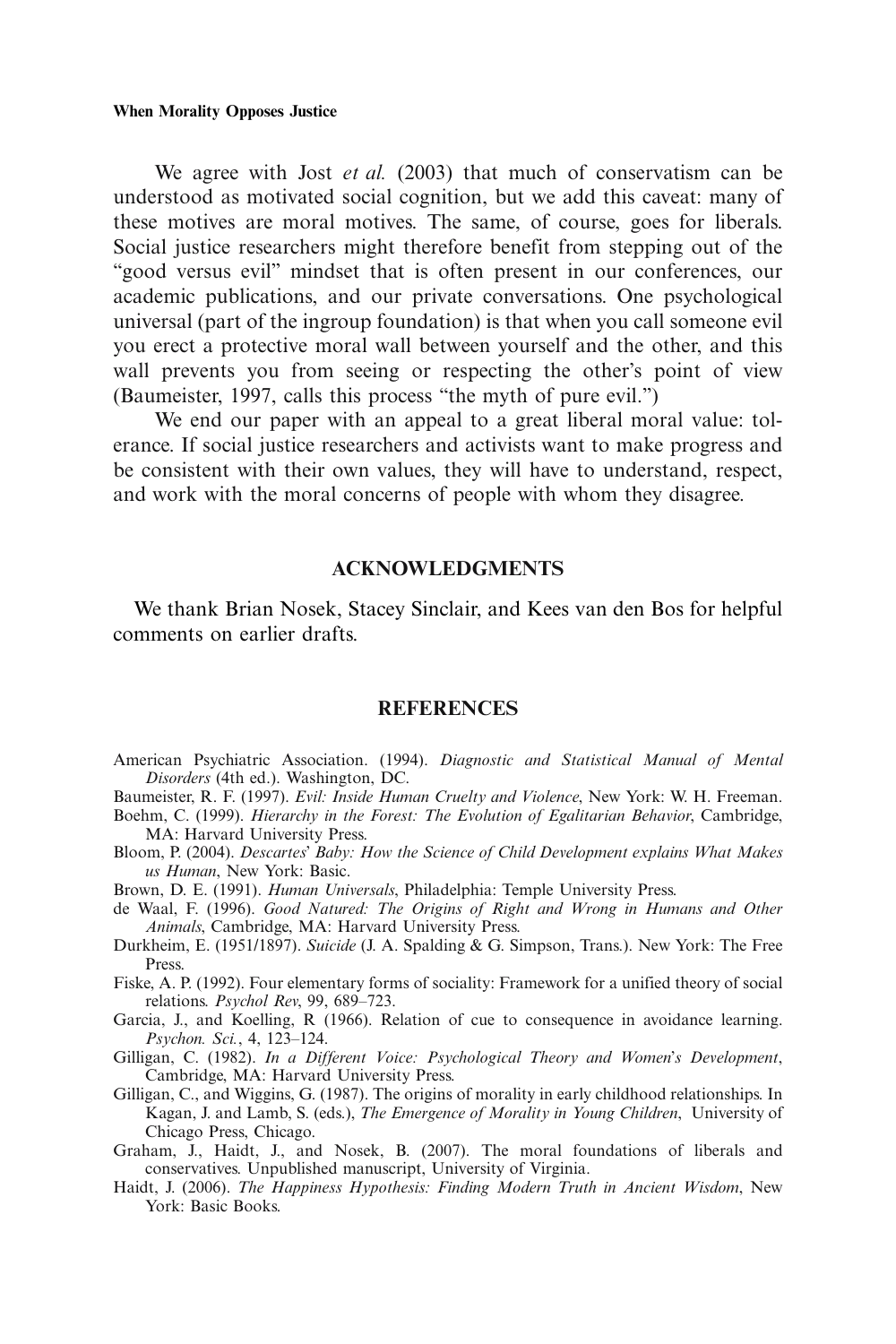- Haidt J., and Bjorklund F. (in press). Social intuitionists answer six questions about morality. In Sinnott-Armstrong, W. (ed.), Moral Psychology, Vol. 2: The Cognitive Science of Morality.
- Haidt, J., and Hersh, M. A. (2001). Sexual morality: The cultures and reasons of liberals and conservatives. J. Appl. Soc. Psychol., 31, 191–221.
- Haidt, J., and Joseph, C. (2004). Intuitive ethics: How innately prepared intuitions generate culturally variable virtues. Daedalus, Fall: 55–66.
- Haidt J., and Joseph C. (in press). The moral mind: How 5 sets of innate intuitions guide the development of many culture-specific virtues, and perhaps even modules. In Carruthers, P. Laurence, S., and Stich, S. (eds.), The Innate Mind, Vol. 3.
- Haidt, J., Koller, S., and Dias, M. (1993). Affect, culture, and morality, or is it wrong to eat your dog? J. Pers. Soc. Psychol., 65, 613–628.
- Henrich, J., and Gil-White, F. J. (2001). The evolution of prestige: Freely conferred status as a mechanism for enhancing the benefits of cultural transmission. Evol. Human Behav., 22, 165–196.
- Hing, L. S. S., Bobocel, D. R., and Zanna, M. P. (2002). Meritocracy and opposition to affirmative action: Making concessions in the face of discrimination. J. Pers. Soc. Psychol., 83, 493–509.
- Hollos, M., Leis, P., and Turiel, E. (1986). Social reasoning in Ijo children and adolescents in Nigerian communities. J. Cross-Cult. Psychol., 17, 352–374.
- Hunter, J. D. (1991). Culture Wars: The Struggle to Define America, New York: Basic Books.
- Jensen, L. A. (1997). Culture wars: American moral divisions across the adult lifespan. J. Adult Dev., 4, 107–121.
- Jensen, L. A. (1998). Moral divisions within countries between orthodoxy and progressivism: India and the united states. J. Scient Stud. Religion, 37, 90–107.
- Jost, J. T., Glaser, J., Kruglanski, A. W., and Sulloway, F. J. (2003). Political conservativism as motivated social cognition. Psychol. Bull., 129, 339–375.
- Kohlberg, L. (1969). Stage and sequence: The cognitive-developmental approach to socialization. In Goslin, D. A. (ed.), Handbook of Socialization Theory and Research, Rand McNally, Chicago.
- Kristol, I. (1978). Two Cheers for Capitalism, New York: Basic.
- Leakey, R. (1994). The Origin of Humankind, New York: Basic Books.
- Muller, J. Z. (1997). What is conservative social and political thought?. In Muller, J. Z. (ed.), Conservatism: An Anthology of Social and Political Thought from David Hume to the present, Princeton University Press, Princeton, NJ, pp. 3–31.
- Pratto, F., Sidanius, J., Stallworth, L. M., and Malle, B. F. (1994). Social dominance orientation: A personality variable predicting social and political attitudes. J. Pers. Soc. Psychol., 67,  $74\overline{1} - 763.$
- Ratzinger, J. (2004). *Introduction to Christianity, 2nd Ed.* (J. R. Foster & M. J. Miller, Trans.): Ignatius Press.
- Rozin, P., Haidt, J., and McCauley, C. R. (1999). Disgust: The body and soul emotion. In Dalgleish, T. and Power, M. J. (eds.), Handbook of Cognition and Emotion, John Wiley & Sons, Chichester, UK, pp. 429–445.
- Rozin, P., Haidt, J., and McCauley, C. R. (2000). Disgust. In Lewis, M. and Haviland-Jones, J.M. (eds.), Handbook of Emotions, (2nd ed., pp. 637–653). Guilford Press, New York, pp. 637–653.
- Schwartz, S. H., and Bilsky, W. (1990). Toward a theory of the universal content and structure of values: Extensions and cross-cultural replications. J. Pers. Soc. Psychol., 58, 878–891.
- Seligman, M. E. P. (1971). Phobias and preparedness. Behav. Therapy, 2, 307-320.
- Shweder, R. (1990). In defense of moral realism: Reply to Gabennesch. Child Dev., 61, 2060– 2067.
- Shweder, R. A., Mahapatra, M., and Miller, J. (1987). Culture and moral development. In Kagan, J. and Lamb, S. (eds.), The Emergence of Morality in Young Children, University of Chicago Press, Chicago, pp. 1–83.
- Shweder, R. A., Much, N. C., Mahapatra, M., and Park, L. (1997). The "big three" of morality (autonomy, community, and divinity), and the "big three" explanations of suffering. In Brandt, A. and Rozin, P. (eds.), *Morality and Health*, Routledge, New York, pp. 119–169. Sniderman, P .M., and Piazza, T. (1993). The Scar of Race, Cambridge, MA: Harvard.